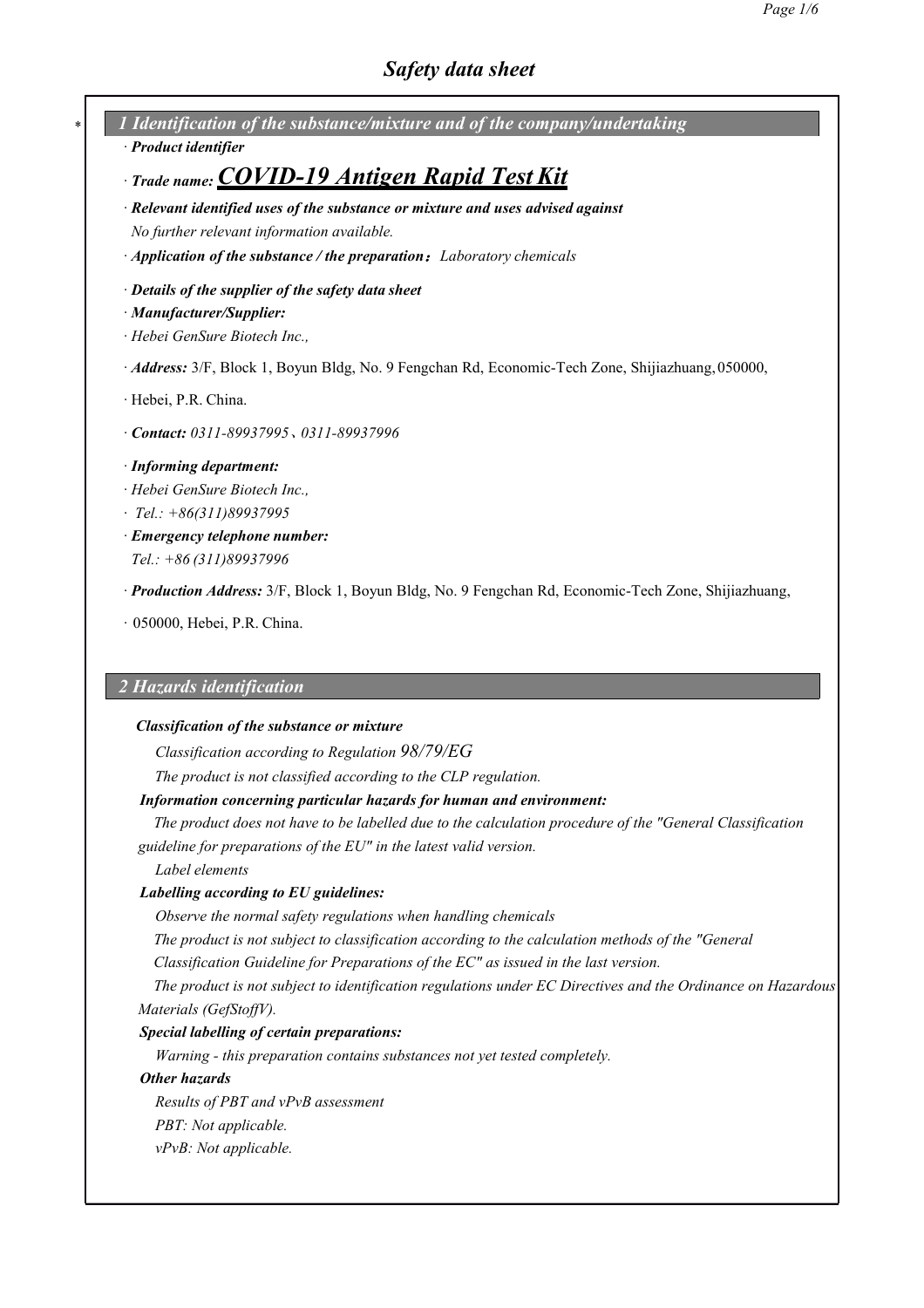(Contd. of page 1)

### *3 Composition/information on ingredients*

*· Chemical characterization:* monoclonal antibody, microspheres, NC cellulose membrane, PBS phosphate buffer *Dangerous components: Void*

#### *4 First aid measures*

- *· Description of first aid measures*
- *· General information Instantly remove any clothing soiled by the product.*
- *· After inhalation*
- *Take af ected persons into the open air and position comfortably Seek medical treatment in case of complaints.*
- *· After skin contact*
- *Instantly wash with water and soap and rinse thoroughly.*
- *If skin irritation continues, consult a doctor.*
- *· After eye contact Rinse opened eye for several minutes under running water. Then consultdoctor.*
- *· After swallowing*
- *Rinse the mouth with water immediately*
- *Seek immediate medical advice.*
- *· Information for doctor No particular measures are known - treat according to symptoms.*
- *· Most important symptoms and effects, both acute and delayed No further relevant informationavailable.*
- *· Indication of any immediate medical attention and special treatment needed*
- *No further relevant information available.*

#### *5 Firefighting measures*

- *· Extinguishing media*
- *· Suitable extinguishing agents*

*CO2, extinguishing powder or water jet. Fight larger fires with water jet or alcohol-resistant foam.*

- *· For safety reasons unsuitable extinguishing agents Water with a full waterjet.*
- *· Special hazards arising from the substance or mixture*
- *Formation of poisonous gases during heating or in fires.*
- *· Advice for firefighters*
- *· Protective equipment: Wear self-contained breathing apparatus.*
- *· Additional information*

*Dispose of fire debris and contaminated fire fighting water in accordance with of icial regulations.*

### *6 Accidental release measures*

| · Personal precautions, protective equipment and emergency procedures |
|-----------------------------------------------------------------------|
| Wear protective equipment. Keep unprotected persons away.             |
| Ensure adequate ventilation                                           |
| Avoid causing dust.                                                   |
| Use breathing protection against the effects of fumes/dust/aerosol.   |
| Avoid contact with eyes and skin.                                     |
| · Environmental precautions:                                          |
| Do not allow product to reach sewage system or water bodies.          |
| Do not allow to enter the ground/soil.                                |
| $\cdot$ Methods and material for containment and cleaning up:         |
| Collect mechanically.                                                 |
| Dispose of the material collected according to regulations.           |
| Avoid causing dust.                                                   |
| <i>Ensure adequate ventilation.</i>                                   |
| · Reference to other sections                                         |
| Clean the accident area carefully.                                    |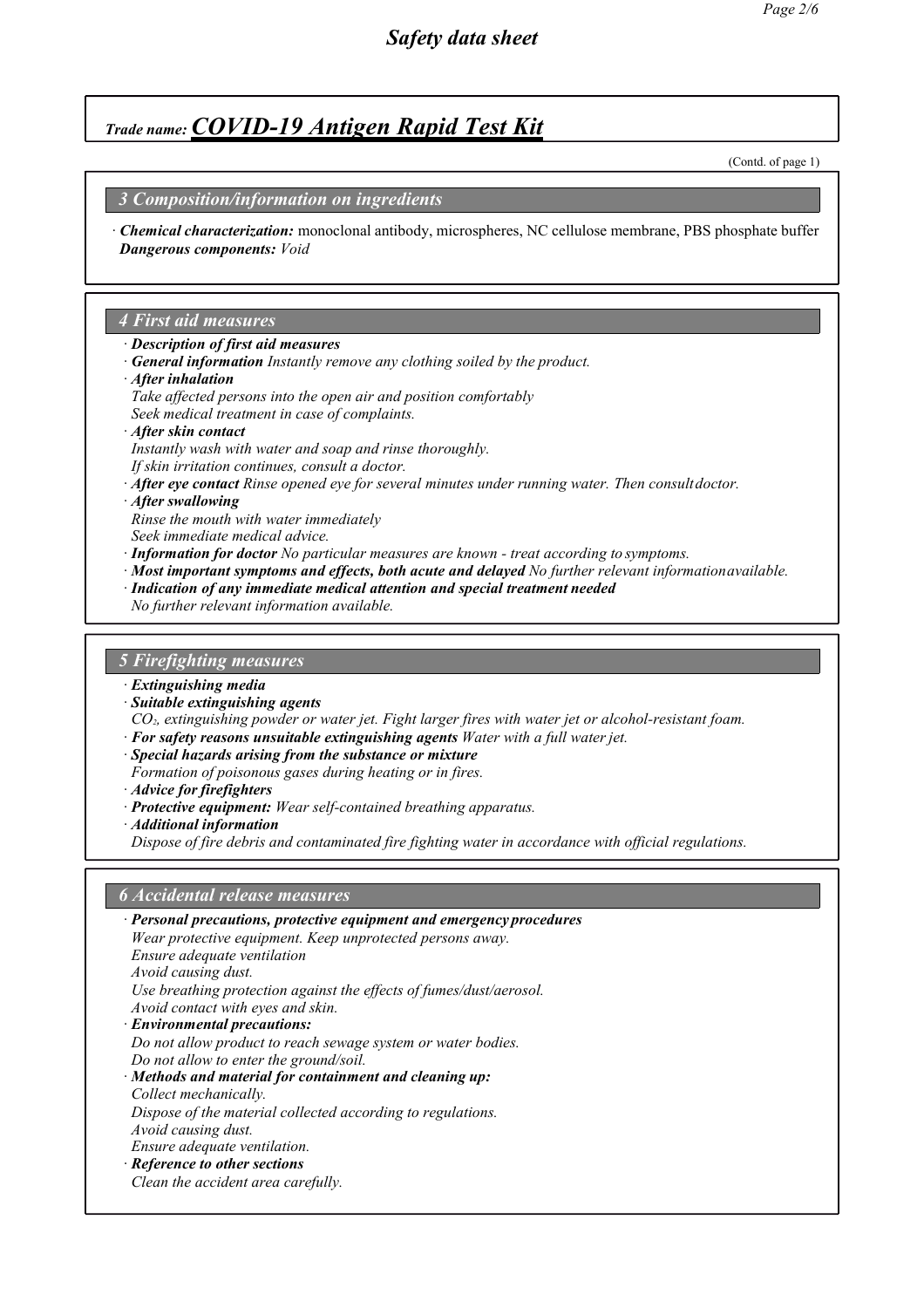*See Section 13 for information on disposal. See Section 8 for information on personal protection equipment.*

# *7 Handling and storage*

*· Handling*

*· Precautions for safe handling Ensure good ventilation/exhaustion at the workplace. Prevent formation of dust. Avoid contact with the eyes and skin. Avoid spilling Keep eye irrigation utensils (bottle) ready for use at place of work.*

*· Information about protection against explosions and fires: No special measures required.*

- *· Conditions for safe storage, including any incompatibilities*
- *· Storage*
- *· Requirements to be met by storerooms and containers: Store only in the original container. Provide floor trough without outlet. · Information about storage in one common storage facility:*
- *Store away from foodstuffs. Store away from oxidizing agents. · Further information about storage conditions:*
- *Keep container tightly sealed. Store in a cool place.*
- *· Recommended storage temperature: 4-30°C*
- *· Specific end use(s) No further relevant information available.*

# *8 Exposure controls/personal protection*

*· Additional information about design of technical systems: No further data; see item 7.*

- *· Control parameters*
- *· Components with limit values that require monitoring at the workplace:*
- *The product does not contain any relevant quantities of materials with critical values that have to be monitored at the workplace.*
- *· Additional information: The lists that were valid during the compilation were used as basis.*
- *· Exposure controls*
- *· Personal protective equipment*
- *· General protective and hygienic measures Keep away from foodstuf s, beverages and food. Wash hands during breaks and at the end of thework. Avoid contact with the eyes and skin. Do not inhale dust / smoke / mist. Take of immediately all contaminated clothing*
- *· Breathing equipment: If dust is produced.*
- *· Recommended filter device for short term use:*



*· Protection of hands: Protective gloves.*

(Contd. of page 2)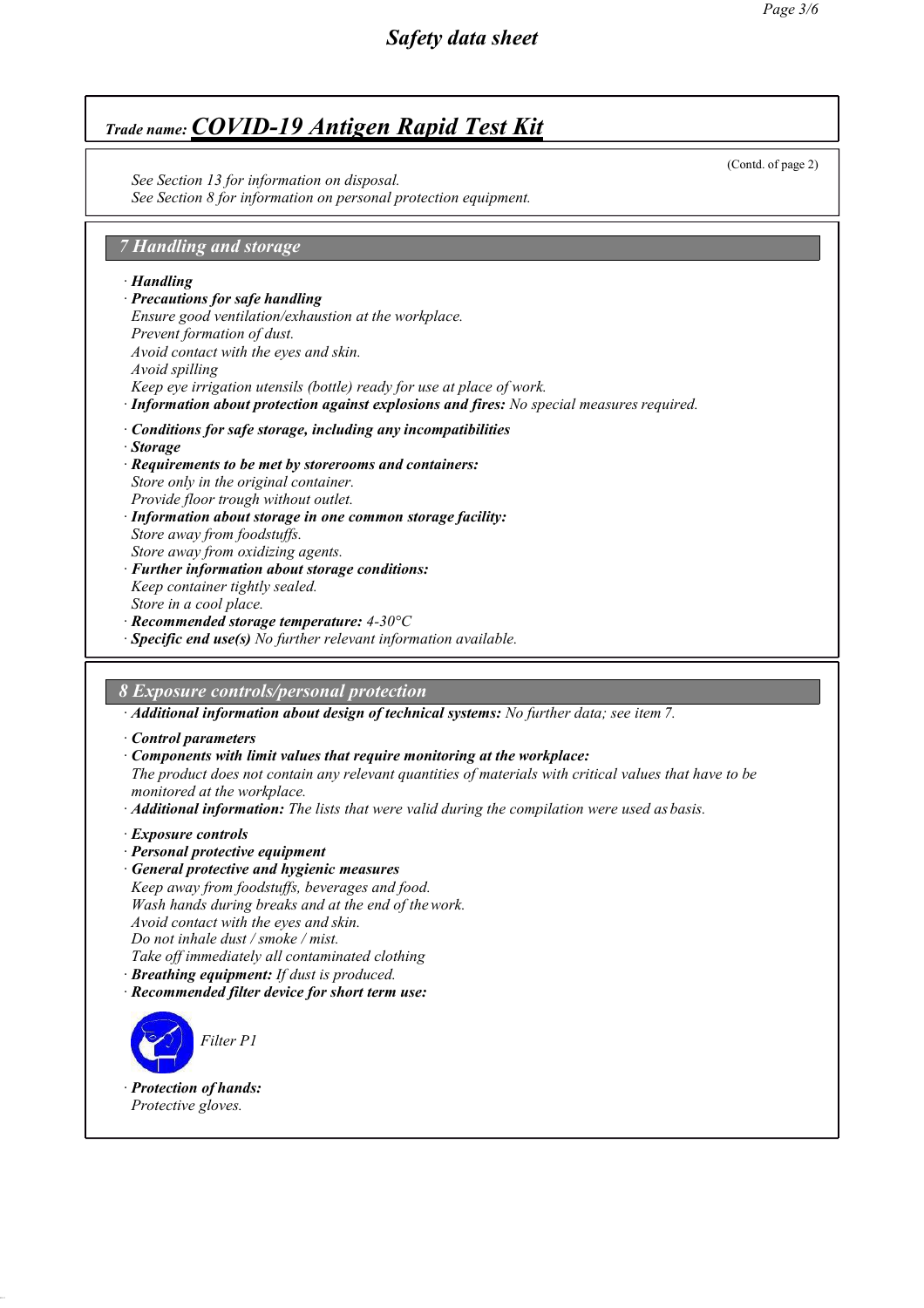(Contd. of page 3)



*Only use chemical-protective gloves with CE-labelling of category III.*

*The glove material has to be impermeable and resistant to the product/ the substance/ the preparation.* Due to missing tests no recommendation to the glove material can be given for the product/ the preparation/ *the chemical mixture.*

*Selection of the glove material on consideration of the penetration times, rates of dif usion and the degradation*

*· Material of gloves*

The selection of the suitable gloves does not only depend on the material, but also on further marks of quality *and varies from manufacturer to manufacturer. As the product is a preparation of several substances, the* resistance of the glove material can not be calculated in advance and has therefore to be checked prior to the *application.*

*· Penetration time of glove material*

The exact break trough time has to be found out by the manufacturer of the protective gloves and has to be *observed.*

- *· Not suitable are gloves made of the following materials: Leather gloves Strong gloves*
- *· Eye protection:*



*Tightly sealed safety glasses.*

*· Body protection: Protective work clothing.*

|                                                    | · Information on basic physical and chemical properties |  |
|----------------------------------------------------|---------------------------------------------------------|--|
| <b>General Information</b><br>$\cdot$ Appearance:  |                                                         |  |
| Form:                                              | Solid.                                                  |  |
|                                                    | lyophilized                                             |  |
| Colour:                                            | <b>Brown</b>                                            |  |
| · Odour:                                           | <i><b>Odourless</b></i>                                 |  |
| $\cdot$ Change in condition                        |                                                         |  |
| Melting point/Melting range: Not determined        |                                                         |  |
| <b>Boiling point/Boiling range:</b> Not determined |                                                         |  |
| · Flash point:                                     | Not applicable                                          |  |
| · Self-inflammability:                             | Product is not selfigniting.                            |  |
| · Danger of explosion:                             | Product is not explosive.                               |  |
| · Density                                          | Not determined                                          |  |
| · Solubility in / Miscibilitywith                  |                                                         |  |
| Water:                                             | mixable                                                 |  |
| $\cdot$ Other information                          | No further relevant information available.              |  |

## *10 Stability and reactivity*

- *· Reactivity*
- *· Chemical stability*

*· Thermal decomposition / conditions to be avoided: No decomposition if used according tospecifications.*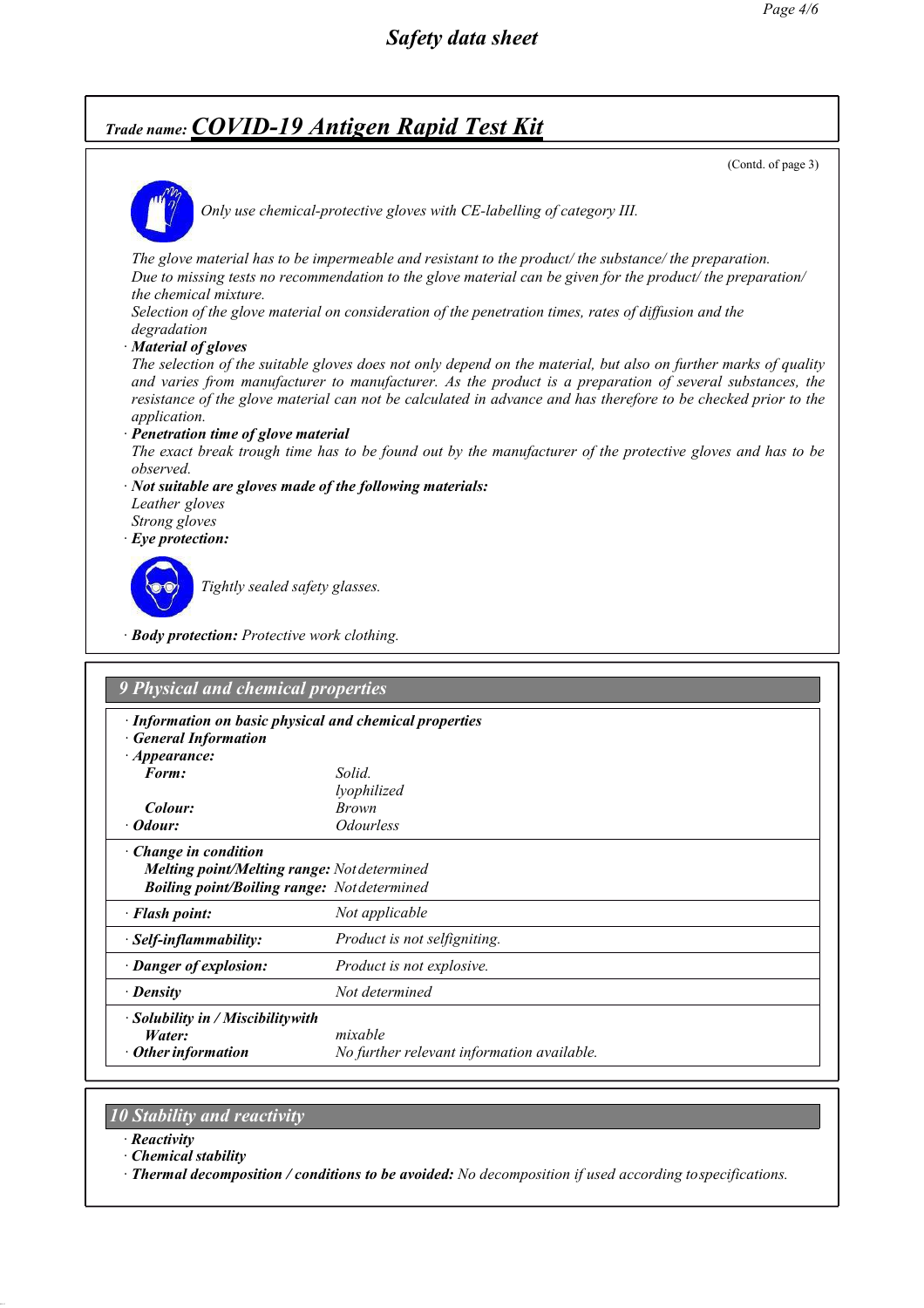- *· Possibility of hazardous reactions none, if used as directed*
- *· Conditions to avoid No further relevant information available.*
- *· Incompatible materials: strong oxidizing agents*
- *· Hazardous decomposition products: none, if stored and handledcorrectly.*

### *11 Toxicological information*

*· Information on toxicological effects*

- *· Acute toxicity:*
- *· Primary irritant effect:*
- *· on the skin: irritative ef ect possible*
- *· on the eye: irritative ef ect possible*
- *· Sensitization: Prolonged or repeated exposure may cause allergic reactions in sensitive persons*
- *· Additional toxicological information:*
- *Possibly harmful by inhalation, harmful if swallowed and harmful in contact with skin.*
- *The product is not subject to classification according to the calculation method ofthe General EC Classification Guidelines for Preparations as issued in the latest version:*

### *12 Ecological information*

- *· Toxicity*
- *· Aquatic toxicity: No further relevant information available.*
- *· Persistence and degradability No further relevant information available.*
- *· Behaviour in environmental systems:*
- *· Bioaccumulative potential No further relevant information available.*
- *· Mobility in soil No further relevant information available.*
- *· Ecotoxical effects: Not determined*
- *· Additional ecological information:*
- *· General notes:*

*Water danger class 3 (German Regulation) (Self-assessment): extremely hazardous for water. Do not allow product to reach ground water, water bodies or sewage system, even in small quantities. Danger to drinking water if even extremely small quantities leak into soil.*

- *· Results ofPBT and vPvB assessment*
- *· PBT: Not applicable.*
- *· vPvB: Not applicable.*
- *· Other adverse effects No further relevant information available.*

#### *13 Disposal considerations*

- *· Waste treatment methods*
- *· Recommendation For disposal, local regulations issued by the authorities mustbeobserved.*

*· European waste catalogue*

*18 00 00 WASTES FROM HUMAN OR ANIMAL HEALTH CARE AND/OR RELATED RESEARCH (except kitchen and restaurant wastes not arising from immediate health care)*

*18 02 00 wastes from research, diagnosis, treatment or prevention of disease involving animals*

*18 02 05 chemicals consisting of or containing dangerous substances*

*· Uncleaned packagings:*

*· Recommendation: Disposal must be made according to official regulations.* 

*14 Transport information*

*· UN-Number · ADR, IMDG, IATA Void*

*Page 5/6*

(Contd. of page 4)